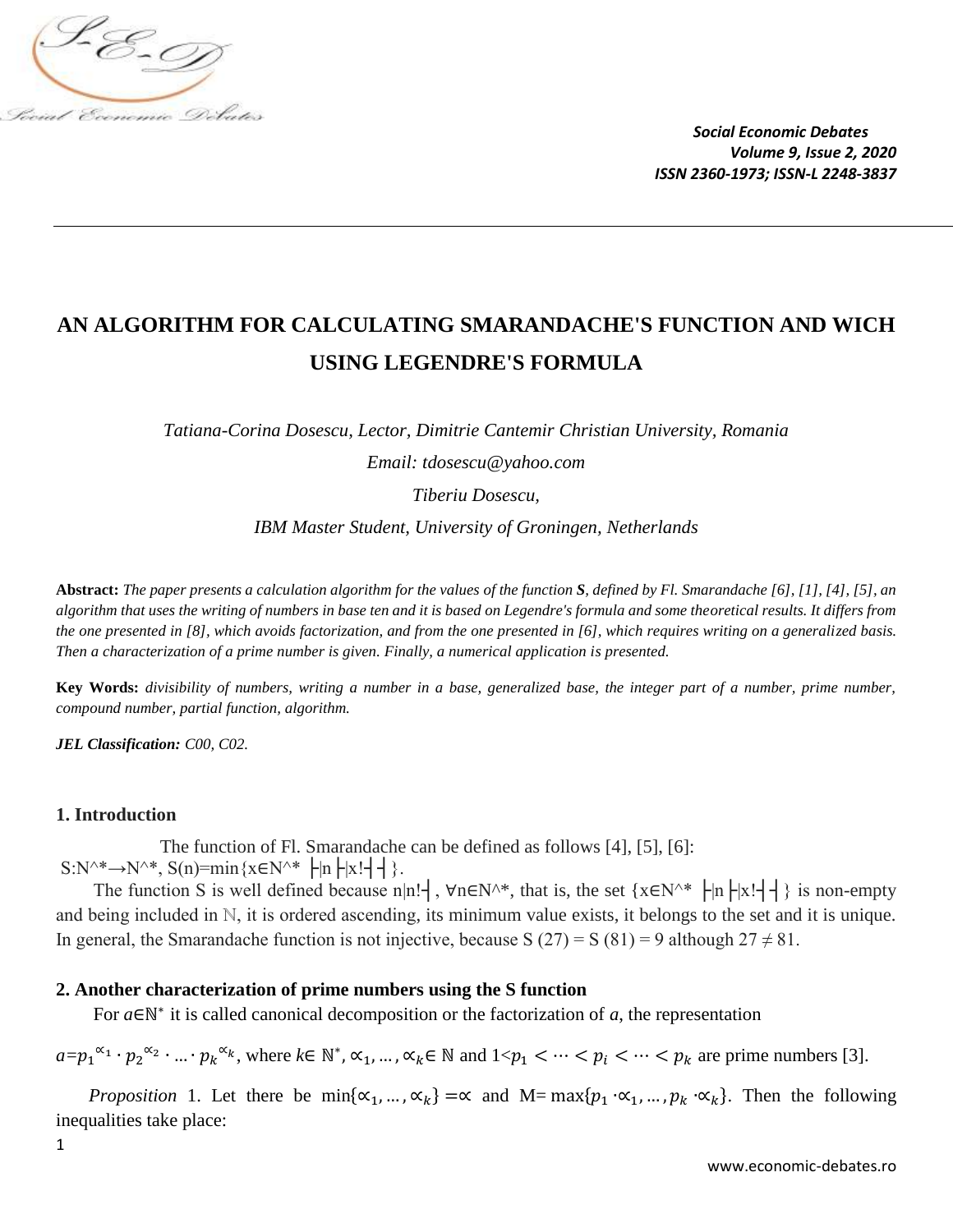

a) If  $k=1$ , then  $a=p^{\infty}$ , p prime number and  $\alpha \in \mathbb{N}^*$ ,  $S(a) \le M = \alpha \cdot p$ . In addition, if  $p^2 < M$ , then  $S(a) < M$ . b) If  $k \geq 2$ , then:  $\propto p_k \leq S(a) \leq M$ .

 *Proof*.

a) For  $k=1$ ,  $a=p^{\infty}$  and  $M=\infty \cdot p$  take place. Because  $p^{\infty}|M!$ , results  $S(a) \leq M$ . Three cases are possible:

a1) 1≤∝ p, then  $p$ <2 $p$  < ... < ∞ •  $p$  =M and the number of p starting with p and ending with  $\alpha \cdot p$  is exactly  $\propto$ . Then  $p^{\alpha}|(\propto p)! = M!$  and  $p^{\alpha} \nmid (\propto p-1)! = (M-1)!$ . Therefore  $S(a)=M$ . a2)  $\alpha = p$ , then  $a = p^p$ ,  $p < 2p < \cdots < p^2 - 1 < p^2 = M$ , and the number of p starting with p and ending with  $p^2$  is  $p + 1$ , because  $p^2$  contributes two of *p* to the counting, and the number of *p* that begins with *p* and ends with  $p^2 - 1$  is *p* -1. Results  $p^p |M!$  and  $p^p \nmid (M - 1)!$ . Then  $S(p^p)=M=p^2$ . a3)  $\infty$  p, then  $p < 2p < \cdots < p^2 < p^2 + 1 < \cdots < \infty$  p = M, the number of p starting with p and ending with  $\propto \cdot p$  is at least  $p + 1$ , because  $p^2$  contributes two of p to the counting. Is obtained  $p^{\alpha} | (\alpha \cdot p - 1)!$  and  $S(a) \leq (\alpha \cdot p - 1) < M$ .

b) For  $k \ge 2$ , because  $p_i^{\alpha_i} | M!$  any *i* results *a*|M! and then **S**(*a*)≤M. It is observed that  $p_k! = 1 \cdot 2 \cdot ... \cdot p_1 \cdot ... \cdot p_i ... \cdot p_k$  and

$$
(\propto p_k)! = 1 \cdot 2 \cdot \ldots \cdot p_1 \cdot \ldots \cdot p_i \cdot \ldots \cdot p_k \cdot (p_k + 1) \cdot \ldots \cdot (2p_k) \cdot (2p_k + 1) \cdot \ldots \cdot (\propto p_k - 1) \cdot (\propto p_k).
$$

Because  $p_i < p_k$  and  $\propto p_i \ll p_k$  any  $i = \overline{1, k - 1}$ , results:  $p_i^{\alpha} | (\propto p_k) |$ ,  $\forall i = \overline{1, k}$  and  $p_1^{\alpha} \cdot ... \cdot p_i^{\alpha} \cdot ...$  $p_k^{\alpha} |a| S(a)$ !wherefrom  $p_1^{\alpha} \cdot ... \cdot p_i^{\alpha} \cdot ... \cdot p_k^{\alpha} |S(a)|$  and  $p_1^{\alpha} \cdot ... \cdot p_i^{\alpha} \cdot ... \cdot p_k^{\alpha} \le a$ .

If  $p_1^{\alpha} \cdot ... \cdot p_i^{\alpha} \cdot ... \cdot p_k^{\alpha} = a$ , then  $S(a) = \alpha p_k \le M$ , because

 $p_1 < \cdots < \alpha \ p_1 < \ldots < \alpha \ p_2 < \cdots < \alpha \ p_k$ 

and in the factorial ( $\propto p_k$ )! the number of  $p_k$  starting with  $p_k$  and ending with  $\propto p_k$  is exactly  $\propto$ , which involves  $a | (\propto p_k)$ ! and  $a \{ (\propto p_k - 1)$ !. Then  $\propto p_k = S(a) \le M$ .

If  $p_1^{\alpha} \cdot ... \cdot p_i^{\alpha} \cdot ... \cdot p_k^{\alpha} < a$ , then  $\alpha p_k < S(a) \le M$  because  $a \{(\alpha p_k) \}$ .

*Example 1.* Let  $a=3^5$ . Then  $\propto p = M = 3 \cdot 5 = 15$ . Because  $3^2 < 15$ , case a3) of the demonstration is applied and it is found that  $S(a)=12<15$ , because:

$$
3^{5}|12! = 1 \cdot 2 \cdot 3 \cdot 4 \cdot 5 \cdot (3 \cdot 2) \cdot 7 \cdot 8 \cdot (3 \cdot 3) \cdot 10 \cdot 11 \cdot (3 \cdot 4) \text{ and } 3^{5} \nmid 11!
$$

*Exemple* 2. Let  $a=3^3 \cdot 5^3 \cdot 23^3$ . Then  $\infty = \min\{3,3,3\} = 3$ , M=max $\{9,15,69\} = 69$ ,  $p_k = 23$  and case b) is applied, which involves  $S(a) = \alpha \cdot p_k = 69 = M$ .

*Consequence* 1.1. **S**(*a*) =  $\propto$  · *p*, if *a* has a canonical decomposition *a*= $p^{\infty}$ , where 1≤ $\propto$   $\leq$  *p*.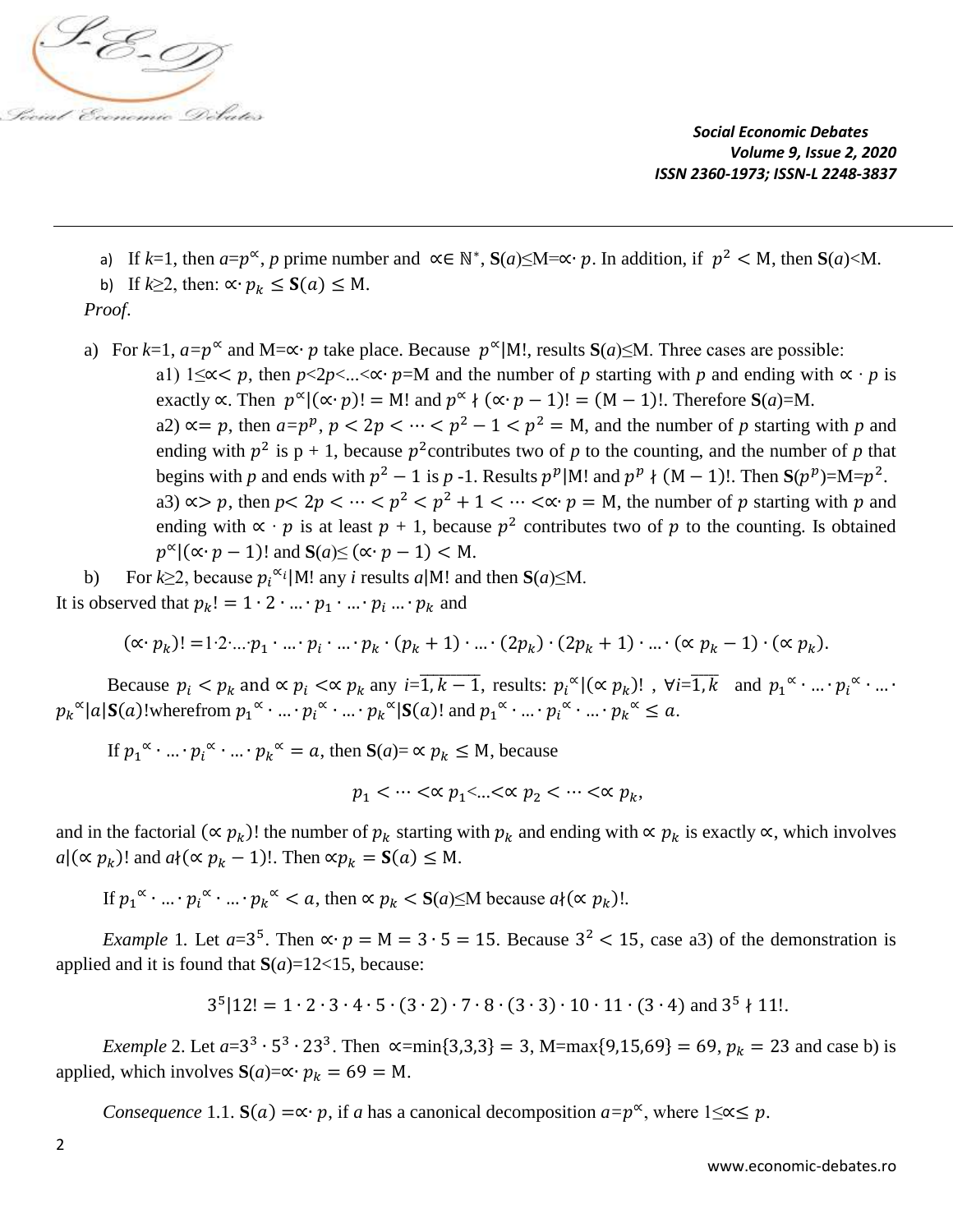

*Consequence* 1.2. **S**(*a*)< $\propto$  *p*, if *a* has a canonical decomposition *a*= $p^{\infty}$ , where  $p < \infty$ .

*Consequence* 1.3.  $S(a) = \alpha \cdot p_k$ , if *a* has a canonical decomposition  $a = p_1^{\alpha} \cdot ... \cdot p_i^{\alpha} \cdot ... \cdot p_k^{\alpha}$ , where  $k \ge 2$ and  $\alpha$  ≥ 1.

The following statement is a characterization of a prime number.

*Proposition* 2. Let  $a \neq 1$ .  $S(a^a) = a^2$  if and only if *a* is a prime natural number.

*Proof.* The sufficiency: let  $S(a^a) = a^2$  and we assume by reduction to the absurd that  $a \ne 1$  is not a prime number. Then *a* has the canonical decomposition  $a = p_1^{\alpha_1} \cdot p_2^{\alpha_2} \cdot ... \cdot p_k^{\alpha_k}$ , where  $\alpha_1, ..., \alpha_k \in \mathbb{N}^*$  and  $1 < p_1 <$  $\cdots < p_i < \cdots < p_k$  are prime numbers, such that k≥2 or k=1 and  $\alpha_1 \geq 2$ . Thus:  $a^a = p_1^{a \cdot \alpha_1} \cdot ... \cdot p_k^{a \cdot \alpha_k}$  and  $\max\{a \cdot \alpha_1 \cdot p_1, \dots, a \cdot \alpha_k \cdot p_k\} = aM$ , where  $M = \max\{\alpha_1 \cdot p_1, \dots, \alpha_k \cdot p_k\}.$ 

Then, according to proposition 1 it must be  $S(a^a) \le a \cdot M$ , meaning  $a^2 \le aM$  or  $a \le M$  and

 $p_1^{\alpha_1} \cdot p_2^{\alpha_2} \cdot ... \cdot p_k^{\alpha_k} \le \max\{\alpha_1 \cdot p_1, ..., \alpha_k \cdot p_k\}$  $(*)$ 

The following situations are possible:

c1.  $k \ge 2$ . In this case, there is *i*,  $1 \le i \le k$ , and  $M = \alpha_i \cdot p_i$ . Then the relation (\*) becomes

$$
p_1^{\alpha_1} \cdot p_2^{\alpha_2} \cdot \dots \cdot p_k^{\alpha_k} \leq \alpha_i \cdot p_i. \tag{**}
$$

It is observed that  $p_i^{\alpha_i} \geq \alpha_i \cdot p_i$ , and  $p_j^{\alpha_j} > 1$ , any  $j \neq i$ , which involves  $p_1^{\alpha_1} \cdot p_2^{\alpha_2} \cdot ... \cdot p_k^{\alpha_k} > p_i^{\alpha_i}$  and so the relation (\*\*) is false. Then the number *a* is prime.

c2. k=1 and  $\alpha_1 \ge 2$ . Then  $a = p_1^{\alpha_1}$  and the relationship (\*) becomes  $p_1^{\alpha_1} \le \alpha_1 \cdot p_1$ , strict inequality being false. All that remains is the equality situation, this could be true for  $\alpha_1 = 1$ , which would contradict the hypothesis, or for  $\alpha_1 = 2$  and  $p_1 = 2$ , which leads to the following calculation:  $a = 4$ ,  $a^a = 4^4 =$ 256 și  $S(4^4) = 10\neq 16=4^2$ , contradiction! because 10!=3628800=256⋅14175 and 256∤9!. Then the number *a* is prime.

The necessity: we assume that *a* is a prime number. Then  $S(a^a) = a^2$ , according to case a2) from the demonstration of proposition 1.

*Comment*. The statement "if *a* is a prime number, then  $S(a^a) = a^2$ " was proved, in another way, in [7].

 A characterization of compound numbers is established by the following statement, deduced from proposition 2 and the consequence 1.2.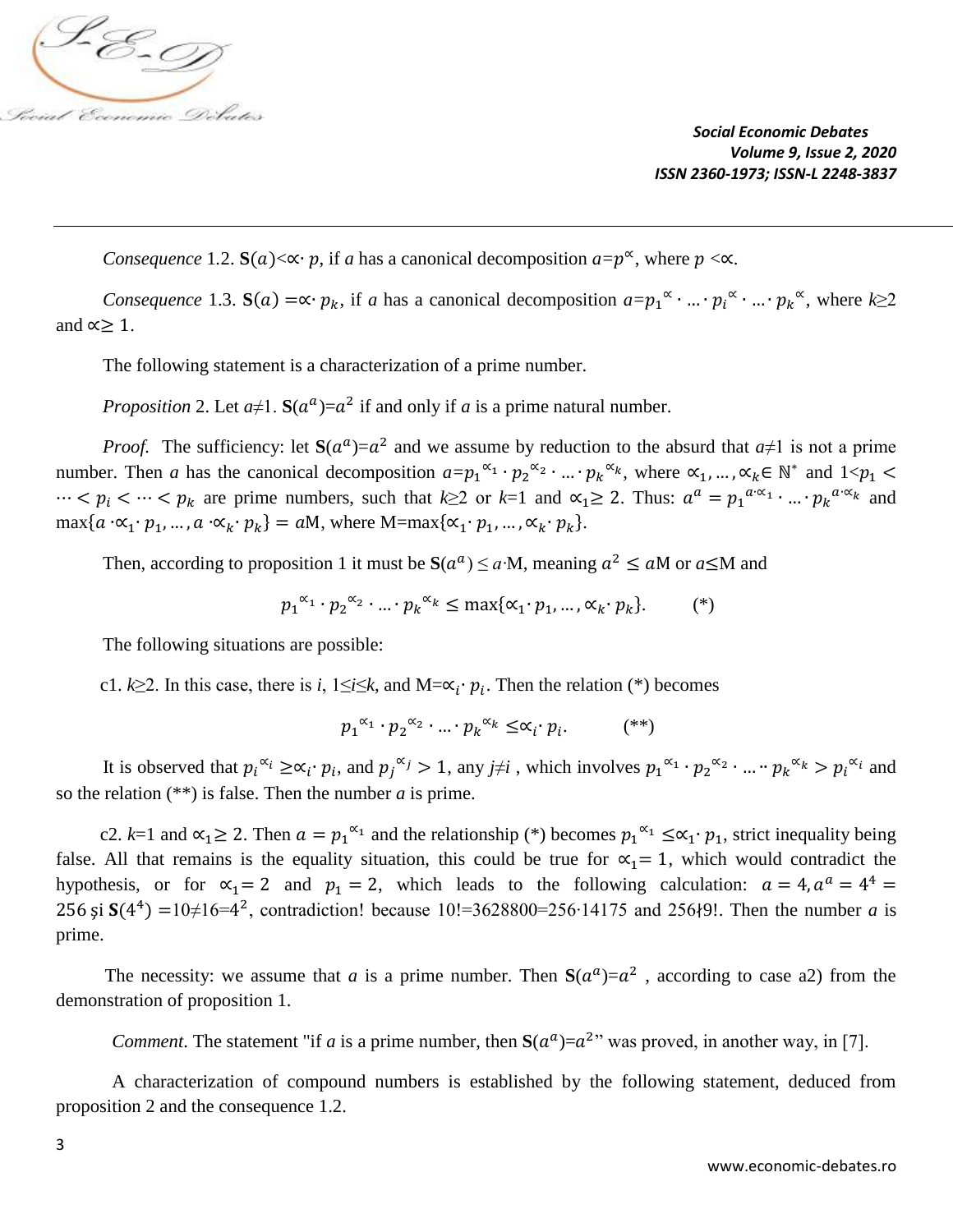

*Consequence* 2.1.  $a \neq 1$  is a natural compound number, if and only if  $S(a^a) < a^2$ .

#### **3. A connection between the S function and Legendre's formula**

In the above, it is not specified how to calculate  $S(a)$ , in the case where canonical decomposition of the natural number *a* contains at least two different nonzero exponents, different from each other.

Legendre's formula is needed to treat this case [2], [3], [6], [7]:

$$
exp_{n!}(p) = \left[\frac{n}{p}\right] + \left[\frac{n}{p^2}\right] + \cdots,
$$

Where *x* in the parentheses [*x*] denotes the integer part of *x*, *p* is a natural prime number,  $n \in \mathbb{N}^*$  and  $exp_{n}(\mathbf{p})$  means the exponent of the greatest power at which  $p$  appears in the decomposition of  $n!$ ; in other words,  $exp_{n!}(p)$  is the maximum number of occurrences of *p* in the writing of *n*!.

For example, let  $n=91$  and  $p=7$ . Then the highest power at which 7 appears in the decomposition of 91! is:

$$
exp_{91!}(7) = \left[\frac{91}{7}\right] + \left[\frac{91}{7^2}\right] + \left[\frac{91}{7^3}\right] = 13 + 1 + 0 = 14.
$$

It can be noted that:

91!=1...:7...:(2:7)...(3:7) · ... (4:7) · ... (5:7) · ... (6:7) · ... (7:7) · ...  
\n
$$
(8 \cdot 7) \cdot ... \cdot (9 \cdot 7) \cdot ... \cdot (10 \cdot 7) \cdot ... \cdot (11 \cdot 7) \cdot ... \cdot (12 \cdot 7) \cdot ... \cdot 90 \cdot (13 \cdot 7),
$$

that is,  $7^{14}$ |91!, in other words, 7 appears 14 times in the writing of 91!. Moreover,  $S(7^{14})=91$ , because  $7^{14}$   $\}$  90!. Returning to Legendre's formula, we find that for any  $n \in \mathbb{N}^*$  and any p prime natural number, the sequence with positive integers  $\left(\frac{n}{n}\right)$  $\frac{n}{p^k}$ ) is stationary, the natural exponent existing  $k_{p,n}$  such that  $p^{k_{p,n}} \leq n \leq p^{k_{p,n}+1}$  and  $k \in \mathbb{N}^*$  $\left[\frac{n}{n}\right]$  $\left[\frac{n}{p^k}\right] = 0, \forall k \ge k_{p,n} + 1.$  Moreover,  $\left[\frac{n}{p^k p}\right]$  $\left[\frac{n}{p^{k}p,n}\right] \neq 0$  and  $\lim_{k \to \infty} \left[\frac{n}{p^{k}}\right]$  $\left[\frac{n}{p^k}\right] = 0$ , resulting that the sum  $exp_{n!}(p)$  contain  $k_{p,n}$ non-zero terms and  $exp_{n!}(p) \in \mathbb{N}$ .

 *Remark* 1. The following inequalities take place: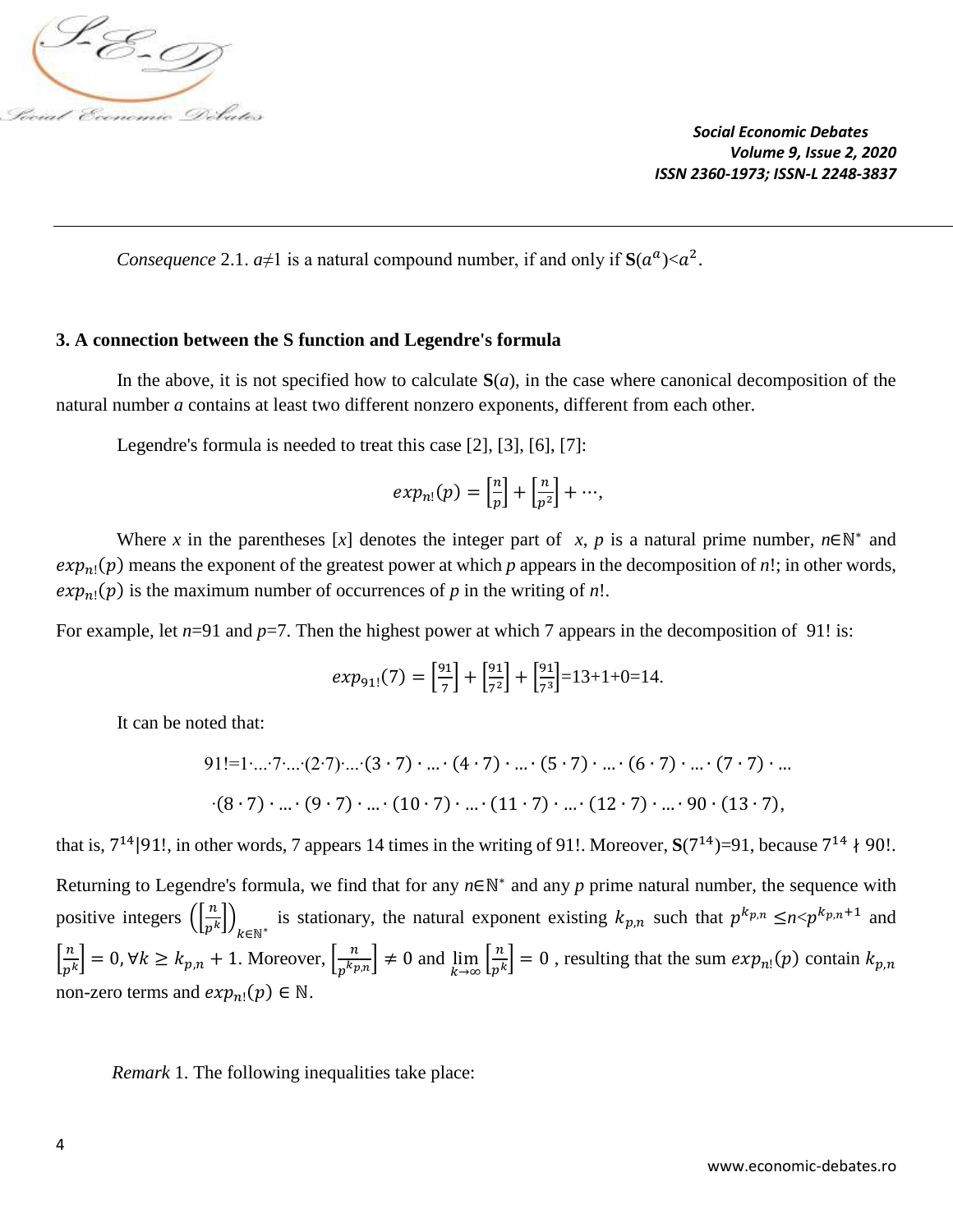

 $\left[\frac{n}{n}\right]$  $\left[\frac{n}{p}\right] > \left[\frac{n}{p^2}\right]$  $\left[\frac{n}{p^2}\right] > \cdots > \left[\frac{n}{p^{k_{p,j}}} \right]$  $\left[\frac{n}{p^{k}p,n+1}\right]=0.$ 

 To establish a connection between the **S** function and the Legendre formula, the following function is defined:

$$
g:\mathbb{N}^* \times \text{Prim} \to \mathbb{N}, \ \ g(n,p) = \begin{cases} exp_{n!}(p), & n \ge p \\ 0, & 1 \le n < p \end{cases}
$$

where Prim is the set of natural prime numbers.

*Remark* 2. There are  $n_1 \neq n_2$  and  $p \in \text{Prim}$ , such that  $g(n_1, p) = g(n_2, p)$ .

Indeed, let  $n_1 = 94$ ,  $n_2 = 95$  and  $p=2$ . Then  $k_{2,94} = k_{2,95} = 6$  and:

 $g(94,2) = \frac{94}{3}$  $\left[\frac{94}{2}\right] + \left[\frac{94}{4}\right]$  $\left[\frac{94}{4}\right] + \left[\frac{94}{8}\right]$  $\left[\frac{94}{16}\right] + \left[\frac{94}{32}\right] + \left[\frac{94}{64}\right] + \left[\frac{94}{128}\right] = 47 + 23 + 11 + 5 + 2 + 1 = 89;$  $g(95,2) = \frac{95}{3}$  $\left[\frac{95}{2}\right] + \left[\frac{95}{4}\right]$  $\left[\frac{95}{4}\right] + \left[\frac{95}{8}\right]$  $\left[\frac{95}{16}\right] + \left[\frac{95}{32}\right] + \left[\frac{95}{64}\right] + \left[\frac{95}{128}\right] = 47 + 23 + 11 + 5 + 2 + 1 = 89,$ because ∀*k*≥7 take place: [ 94  $\left[\frac{94}{2^k}\right] = \left[\frac{95}{2^k}\right]$  $\left[\frac{95}{2^k}\right] = 0.$ 

*Remark* 3. There are  $\propto \in \mathbb{N}^*$  and *p*∈Prim fixed so that the equation  $g(x, p) = \propto$ , with  $x \in \mathbb{N}^*$  unknown, it has no solution in N<sup>\*</sup>.

Indeed, either ∝=90 and *p*=2. Then:  $g(95,2) = 89 < 90 < 94 = g(96,2)$ .

As there is no *x* natural between 95 and 96 the equation  $g(x, 2) = 90$  has no solution in N<sup>\*</sup>.

*Proposition* 3. Let *n*,  $p \in \mathbb{N}^*$ , *p* prime. Then: a)  $k_{p,n} = [\log_p n]$  or  $k_{p,n} = \frac{\ln n}{\ln n}$  $\left[\frac{\ln n}{\ln p}\right]$ ; *b*)  $g(n, p) = \sum_{i=1}^{T} \left[\frac{n}{p}\right]$  $\left[\frac{r}{p^i}\right],$  $T=k_{p,n}$ .

*Example* 3.  $k_{2,95} = [\ln 95 / \ln 2] = [6, 5699] = 6.$ 

*Proposition* 4. Let  $(n, p) \in \mathbb{N}^* \times \text{Prim}$ . Then  $S(p^{g(n,p)}) \leq n$ , and equality is achieved when  $p^{g(n,p)}$  ł  $(n-1)!$ .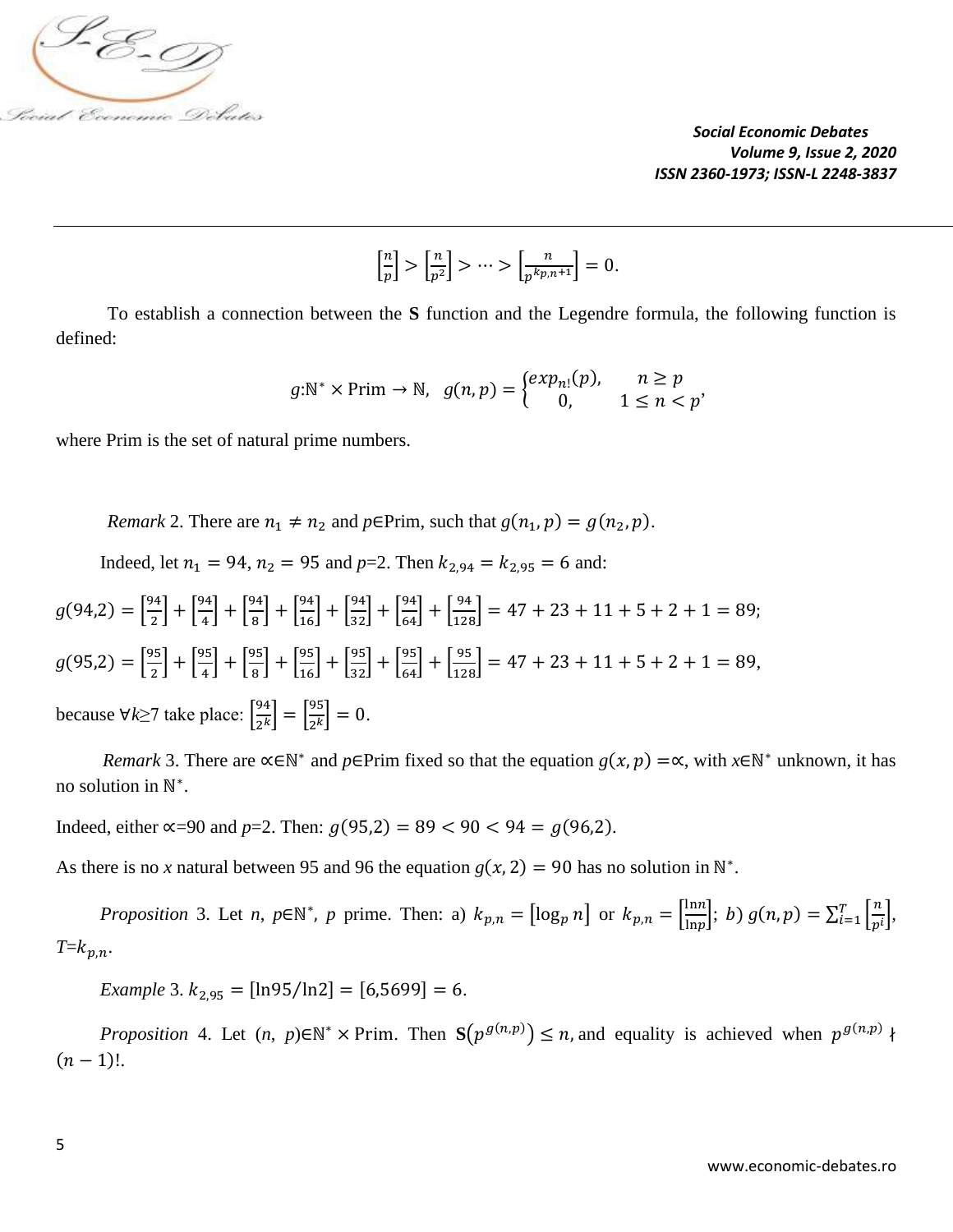

*Proof.* Because  $g(n, p) \in \mathbb{N}$  makes sense  $p^{g(n,p)} \in \mathbb{N}^*$  and there is  $S(p^{g(n,p)})$ . It follows from the definition of *g* that  $p^{g(n,p)}|n!$ , that is  $S(p^{g(n,p)}) \leq n$ . If  $p^{g(n,p)} \nmid (n-1)!$  is obtained  $S(p^{g(n,p)}) = n$ .

*Proposition* 5. Let  $\propto \in \mathbb{N}^*$  such that  $\left[\frac{n}{n^s}\right]$  $\left[\frac{n}{p^{\alpha}}\right] \neq 0$  and  $\left[\frac{n}{p^{\alpha+1}}\right]$  $\left[\frac{n}{p^{\alpha+1}}\right] = 0$ , then  $k_{p,n} = \infty$  and the reciprocal.

*Proof.* Direct implication: we assume that  $\alpha \in \mathbb{N}^*$  such that  $\left[\frac{n}{n^o}\right]$  $\left[\frac{n}{p^{\alpha}}\right] \neq 0$  and  $\left[\frac{n}{p^{\alpha}}\right]$  $\left[\frac{n}{p^{\alpha+1}}\right] = 0$ . Then  $p^{\alpha} \leq n \leq p^{\alpha+1}$ , otherwise  $\left[\frac{n}{n^{\alpha}}\right]$  $\left[\frac{n}{p^{\alpha+1}}\right] \neq 0$  and contradiction! Results  $\left[\frac{n}{p^{\alpha}}\right]$  $\left[\frac{n}{p^{\alpha+1}}\right] = \left[\frac{n}{p^k}\right]$  $\left[\frac{n}{p^k}\right] = 0$ , for any  $k \ge \infty + 1$ , that is  $k_{p,n} = \infty$ .

The inverse implication results from the definition of  $k_{p,n}$ .

*Proposition* 6. Let  $\alpha \in \mathbb{N}^*$  and  $p \in \text{Prim}$ . In these conditions  $k_{p,n} = \alpha$ , if and only if  $n \in \{p^{\alpha} + \alpha\}$  $x | x = 0, p^{\alpha+1} - p^{\alpha} - 1$ .

*Proof.* Direct implication: we assume that  $k_{p,n} = \alpha \in \mathbb{N}^*$ . Then  $\left[\frac{n}{n^s}\right]$  $\left\lfloor \frac{n}{p^{\alpha}} \right\rfloor \neq 0$ , where from  $p^{\alpha} \leq n < p^{\alpha+1}$  and  $\left[\frac{n}{n^{\alpha}}\right]$  $\left[\frac{n}{p^{\alpha+1}}\right] = 0$  for any *j*≥1. Because  $p^{\alpha} \leq p^{\alpha} + x < p^{\alpha+1}$  results  $\left[\frac{p^{\alpha}+x}{p^{\alpha}}\right]$  $\left[\frac{\alpha}{p^{\alpha}}+x\right] \geq \left[\frac{p^{\alpha}}{p^{\alpha}}\right]$  $\left[\frac{p^{\infty}}{p^{\infty}}\right] \neq 0$  for  $\forall x = \overline{1, p^{\infty+1} - p^{\infty} - 1}$ , but  $\left[\frac{p^{\alpha}}{p^{\alpha+1}}\right]$  $\left[\frac{p^{\alpha}}{p^{\alpha+j}}\right] = \left[\frac{p^{\alpha}+x}{p^{\alpha+j}}\right]$  $\left[\frac{p^{\alpha}+x}{p^{\alpha}+j}\right]$  =0 for any *j*≥1 and for any *x*= $\overline{1, p^{\alpha+1}-p^{\alpha}-1}$ . Then  $n \in \{p^{\alpha}+x \mid x = \overline{0, p^{\alpha+1}-p^{\alpha}-1}\}$ .

Inverse implication: we assume that  $n \in \{p^{\alpha} + x | x = 0, p^{\alpha+1} - p^{\alpha} - 1\}$ .

Then  $\left[\frac{p^{\alpha}+x}{n}\right]$  $\left[\frac{\alpha}{p^i} + \alpha\right] \neq 0$ ,  $\forall i = \overline{1, \infty}$  and  $\forall x = 0, p^{\alpha+1} - p^{\alpha} - 1$ , but  $\left[\frac{p^{\alpha+1}}{p^{\alpha+1}}\right]$  $\left[\frac{p+2}{p^{\alpha+j}}\right] = 0$  for any *j*≥1 and for any  $x=\overline{0}, p^{\alpha+1}-p^{\alpha}-1$ . Results  $k_{p,n} = \alpha$ , for any  $x=\overline{0}, p^{\alpha+1}-p^{\alpha}-1$ .

*Proposition* 7. It takes place  $g(n, p) = g(n + 1, p)$  if and only if  $k_{p,n} = k_{p,n+1}$  and

$$
\left[\frac{n}{p^k}\right] = \left[\frac{n+1}{p^k}\right], \forall k = \overline{1, k_{p,n}}.
$$

*Proof.* We assume that  $g(n, p) = g(n + 1, p)$ . Then  $k_{p,n} \le k_{p,n+1}$ . We assume by absurdity that  $k_{p,n}$  $k_{p,n+1}$ . Results  $k_{p,n+1} = k_{p,n} + r, r \ge 1$ , where from  $\left[\frac{n}{r^{k_{p,n}}}\right]$  $\left[\frac{n}{p^{k}p, n^{+1}}\right] = 0$  and  $\left[\frac{n+1}{p^{k}p, n^{+1}}\right]$  $\left[\frac{n+1}{p^{k}p,n+1}\right] \neq 0$ , then how  $\left[\frac{n}{p^{k}}\right]$  $\left\lfloor \frac{n}{p^i} \right\rfloor \leq \left\lfloor \frac{n+1}{p^i} \right\rfloor$  $\frac{1}{p^i},$  $\forall i = \overline{1, k_{p,n}}$  is obtained  $g(n, p) < g(n + 1, p)$  contradiction! Therefore  $k_{p,n} = k_{p,n+1}$ .

On the other hand, if there is the index *j*,  $1 \le j \le k_{p,n}$ , with  $\left[\frac{n}{n}\right]$  $\left\lfloor \frac{n}{p^j} \right\rfloor < \left\lfloor \frac{n+1}{p^j} \right\rfloor$  $\left[\frac{a+1}{p^j}\right]$ , then  $g(n, p) < g(n + 1, p)$ contradiction! Therefore  $\left[\frac{n}{n}\right]$  $\left[\frac{n}{p^i}\right] = \left[\frac{n+1}{p^i}\right]$  $\left[\frac{n+1}{p^i}\right], \forall i = \overline{1, k_{p,n}}.$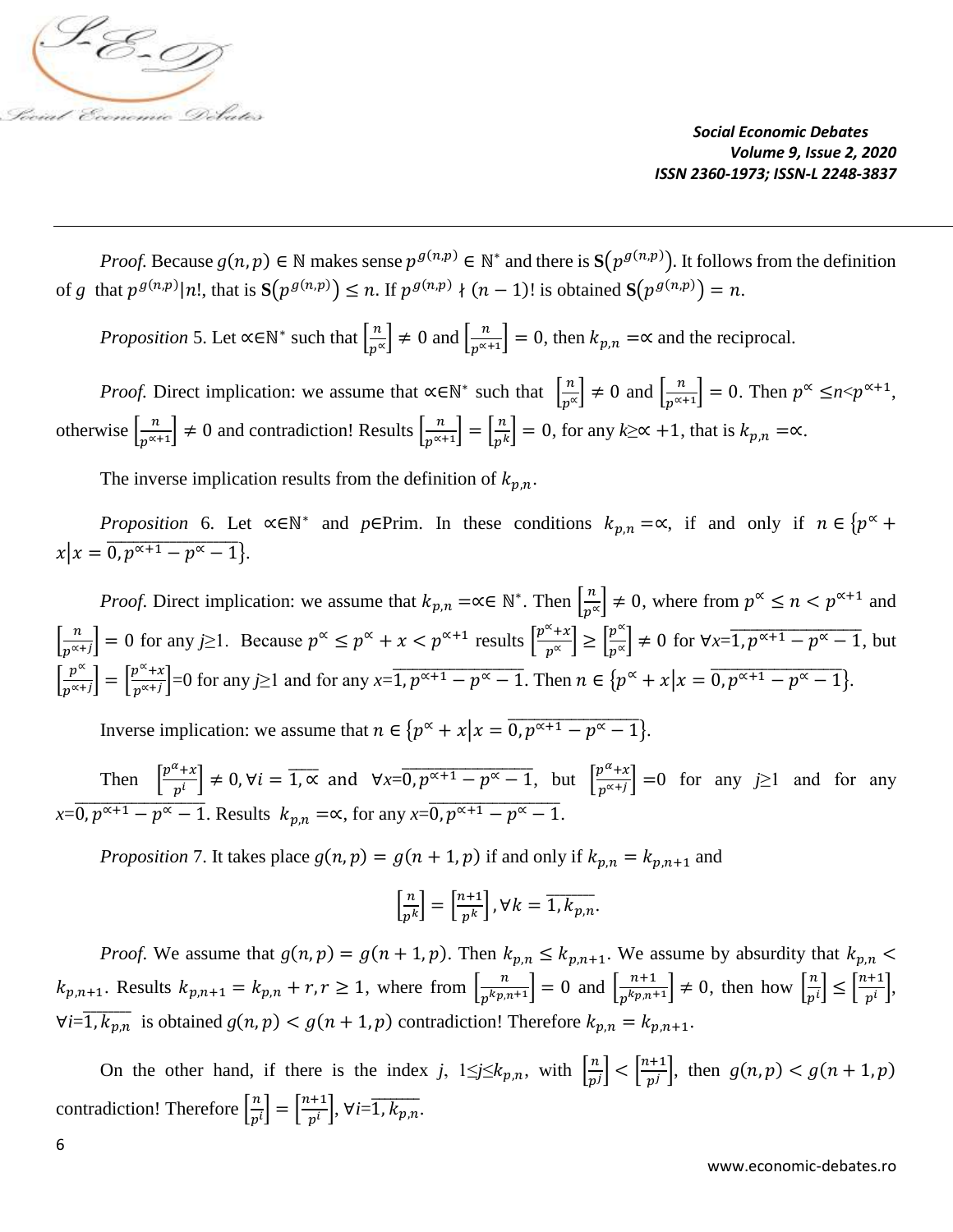

The reverse implication results immediately.

## **4. A calculation algorithm for the function S**

The algorithm presented in the paper, for determining the values of the function **S**, uses the writing of numbers in base ten and is based on the following theoretical results.

*Proposition* 8. The function g is increasing in the first argument when the second is fixed and decreasing in the second argument when the first is fixed.

*Proof.* Let  $n_1, n_2 \in \mathbb{N}^*$ ,  $n_1 < n_2$  and  $p \in \text{Prim}$ . Then  $k_{p,n_1} \leq k_{p,n_2}$  and  $\left[\frac{n_1}{n^i}\right]$  $\left[\frac{n_1}{p^i}\right] \leq \left[\frac{n_2}{p^i}\right]$  $\left[\frac{m_2}{p^i}\right]$ ,  $\forall i = \overline{1, k_{p,n_1}}$ . Therefore  $g(n_1, p) \le g(n_2, p)$ . Let  $n \in \mathbb{N}^*$ ,  $p_1, p_2 \in \text{Prim}$  and  $p_1 < p_2$ . Then  $k_{p_1, n} \ge k_{p_2, n}$  and  $\left[\frac{n}{p_1}\right]$  $\left[\frac{n}{p_1}i\right] \ge \left[\frac{n}{p_2}\right]$  $\frac{n}{p_2 i}$ , for any  $i=\overline{1, k_{p_2,n}}$ . Results  $g(n, p_1) \geq g(n, p_2)$ .

*Consequence* 8.1. For  $\propto \in \mathbb{N}^*$  and *p*∈Prim fixed, let inequation  $g(x, p) \geq \propto$  with *x*∈N<sup>\*</sup> unknown. Then *A*, the set of solutions of the inequation, is nonempty.

*Demonstration*. Because the partial function  $g(\cdot, p)$ : N<sup>\*</sup>→N is monotonically increasing on a totally ordered set with values in a totally ordered set and  $\lim_{x\to\infty} g(x, p) = \infty$ , the set of solutions of the inequation is a nonempty subset of N.

*Consequence* 8.2. If *A* is the set of solutions to the inequation  $g(x, p) \geq \alpha, \alpha \in \mathbb{N}^*$  and *n*=min*A*, then  $S(p^{\alpha}) = n$ .

*Demonstration*. If  $x \in A$ , then  $x! : p^{g(x,p)} : p^{\infty}$  and  $p^{\infty} |x!$ . Because  $A \subset \mathbb{N}$  there is min*A*. Because *n*=min*A* results  $n \in A$ , then  $p^{\alpha} | n!$  and  $p^{\alpha} \nmid (n-1)!$ , because  $n = \min A$ , therefore  $S(p^{\alpha}) = n$ .

*Proposition* 9. Let  $a \in \mathbb{N}^*$  with canonical decomposition  $a = p_1^{\alpha_1} \cdot ... \cdot p_k^{\alpha_k}$ ,  $k \in \mathbb{N}^*$ . If was determined  $S(p_i^{\alpha_i})$ for any  $i=\overline{1,k}$ , then:  $S(a) = \max\{S(p_i^{\alpha_i}) | i = \overline{1,k}\}.$ 

*Demonstration*. Let  $S_M = max\{S(p_i^{\alpha_i}) | i = \overline{1,k}\}$ . Then there is an index *j*,  $1 \le j \le k$ , such that  $S_M = S(p_j^{\alpha_j})$ and  $S_M \geq S(p_i^{\alpha_i})$  for any *i*≠*j*. Because  $S_M! \geq S(p_i^{\alpha_i})!$  any *i*≠*j* results  $p_i^{\alpha_i}|S_M!$  any *i*, therefore  $a|S_M!$ .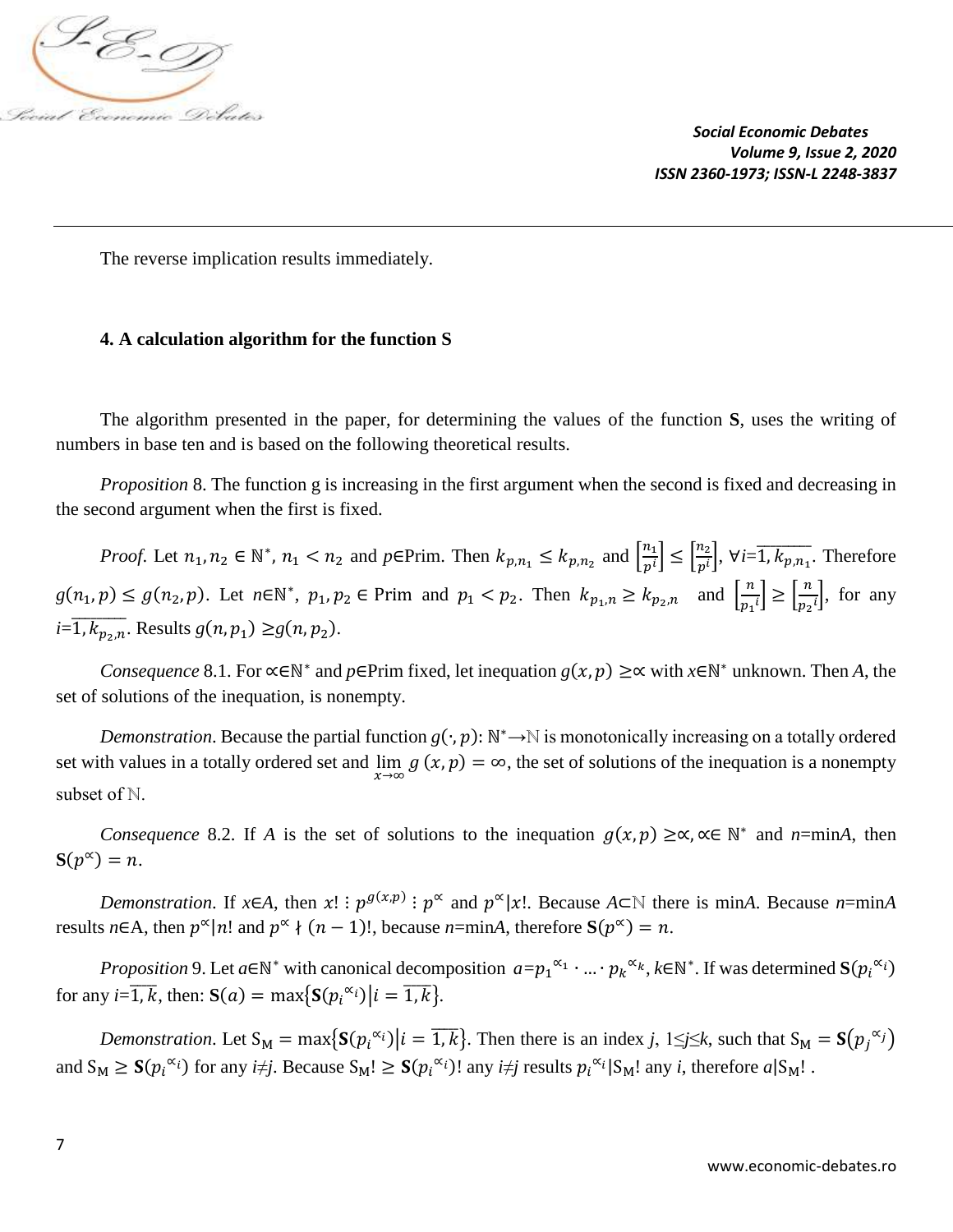

On the other hand,  $a \{(S_M - 1)$ ! because  $S_M - 1 = S(p_j^{\alpha_j}) - 1$  and which involves  $p_j^{\alpha_j} \{(S_M - 1) \}$ . The relations  $a|S_M!$  and  $a \{(S_M - 1)! \text{ lead to } S(a) = S_M$ .

*Comment*. Proposition 9 is in line with the definition of the function **S** in [6].

According to consequence 8.2 and proposition 9, the algorithm for calculating the values of the function **S** for a natural number  $a \in \mathbb{N}^*$ , consists of the following steps:

I. Determine the canonical form of *a*. This has the form:  $a=p_1^{\alpha_1} \cdot ... \cdot p_k^{\alpha_k}$ ,  $k \in \mathbb{N}^*$ ;

II. Calculate  $S(p_i^{\alpha_i})$  for each *i*, 1≤*i*≤*k*:

- if  $1 \leq \alpha_i \leq p_i$  consequence 1.1 applies;
- if  $\alpha$ <sub>i</sub> >  $p$ <sub>i</sub> go through the sub-stages:
- II1. Determine *A*, the set of solutions of the inequation  $g(x, p_i) \geq \alpha_i$ ;

II2.  $S(p_i^{\alpha_i}) = minA;$ 

III. **S**(*a*) = max{**S**( $p_i^{\alpha_i}$ )| $i = \overline{1,k}$ }.

For stage I there are special calculation algorithms. Sub-stage II1 is relatively simple.

## **5. Application**

Let  $a=2^{90} \cdot 3^{27} \cdot 7^{12}$ . Calculate S (*a*) by applying the above algorithm.

Step I. 
$$
a=p_1^{\alpha_1} \cdot p_2^{\alpha_2} \cdot p_3^{\alpha_3}
$$
, where  $p_1 = 2$ ,  $\alpha_1 = 90$ ,  $p_2 = 3$ ,  $\alpha_2 = 27$ ,  $p_3 = 7$  și  $\alpha_3 = 12$ .

Step II.

*i*=1. Because  $\alpha_1 > p_1$ , apply sub-stage II1: consider the inequation  $g(x, 2) \ge 90$ ; to determine *A*, the set of solutions of the inequation, it is observed that  $M=2.90=180>2^2 = 4$ , which involves  $S(2^{90}) < M$ .

Given the monotony of the function g and  $\frac{86}{3}$  $\left[\frac{36}{2}\right] + \left[\frac{86}{4}\right]$  $\left[\frac{36}{4}\right]$  = 43 + 21 = 64 choose *x*= 86. *g*(86,2) = 82<90 is obtained, which involves increasing the value of *x*. Because  $\frac{88}{3}$  $\left[\frac{38}{2}\right] + \left[\frac{88}{4}\right]$  $\left[\frac{36}{4}\right] = 44 + 22 = 66$ , choose *x*=88.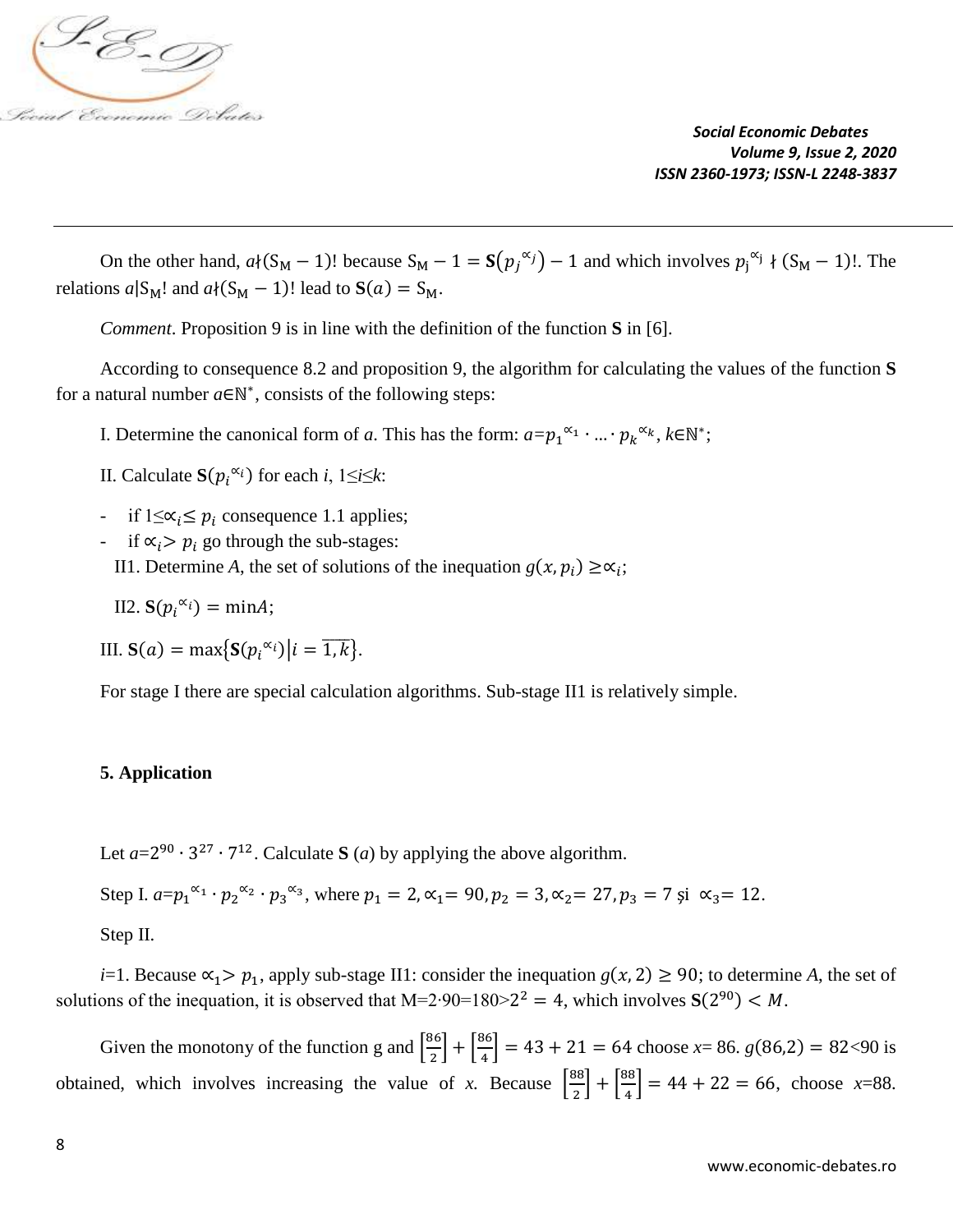

 $g(88,2) = 66 + 11 + 5 + 2 + 1 = 85$ <90 is obtained, which involves increasing the value of *x*. Because  $\frac{92}{3}$  $\frac{1}{2}$  +  $\left[\frac{92}{4}\right]$  $\left[\frac{32}{4}\right]$  = 46 + 23 = 69, choose x=92.  $g(92,2)$  = 69 + 11 + 5 + 2 + 1 = 88 < 90 is obtained, which involves increasing the value of *x*. It is found that  $g(94,2) = 47 + 23 + 11 + 5 + 2 + 1 = 89$ , which involves increasing the value of *x*. For  $x=96$ ,  $g(96,2) = 48 + 24 + 12 + 6 + 3 + 1 = 94 > 90$  is obtained, which implies a decrease in the value of *x*. For *x*=95,  $g(95,2) = 47 + 23 + 11 + 5 + 2 + 1 = 89$  is obtained.

Because *g*(95,2) =89<90<94=*g*(96,2), results *A*={96,97, … }.

apply sub-stage II2.  $S(p_1^{\alpha_1}) = S(2^{90}) = \text{min}A = 96$ .

*i*=2. Because  $\alpha_2 > p_2$ , apply sub-stage II1: consider the inequation  $g(x, 3) \ge 27$ ; to determine *A*, the set of solutions of the inequation, it is observed that M=3⋅27=81>3<sup>2</sup> = 9, which involves  $S(3^{27}) < M$ . Noticing that  $\left[\frac{81}{2}\right]$  $\frac{31}{3}$  -  $\frac{81}{9}$  $\left[\frac{32}{9}\right]$  = 18, choose x=81-18=63. It is obtained:

$$
g(63,3) = \left[\frac{63}{3}\right] + \left[\frac{63}{9}\right] + \left[\frac{63}{27}\right] + \left[\frac{63}{81}\right] = 21 + 7 + 2 + 0 = 30 > 27 = \infty_2.
$$

This involves decreasing the value of *x* and we choose  $x=60$ . It is obtained:

$$
g(60,3) = \left[\frac{60}{3}\right] + \left[\frac{60}{9}\right] + \left[\frac{60}{27}\right] + \left[\frac{60}{81}\right] = 20 + 6 + 2 + 0 = 28 > 27.
$$

This involves decreasing the value of  $x$  and we choose  $x=57$ . It is obtained:

$$
g(57,3) = \left[\frac{57}{3}\right] + \left[\frac{57}{9}\right] + \left[\frac{57}{27}\right] + \left[\frac{57}{81}\right] = 19 + 6 + 2 + 0 = 27 = \infty_2.
$$

It must be checked whether  $g(56,3) = \alpha_2$ . It is found that  $g(56,3) = 26 < \alpha_2$ . Results:

$$
A = \{57,58, \dots\}.
$$

apply sub-stage II2.  $S(p_2^{\alpha_2}) = S(3^{27}) = \text{min} A = 57$ .

*i*=3. Because  $\alpha_3$ >  $p_3$ , apply sub-stage II1: consider the inequation  $g(x, 7) \ge 12$ ; to determine *A*, the set of solutions of the inequation, it is observed that M=7⋅12=84>7<sup>2</sup> = 49, which involves  $S(7^{12}) < M$ . Because  $\frac{84}{\pi}$  $\left[\frac{34}{7}\right] \left[\frac{84}{49}\right]$  = 11 choose *x*=84-11=73.  $g(73,7) = 11 < 12 = \infty_3$  is obtained, which involves increasing the value of *x*. Choose *x*=77 and *g*(77,7) = 12 =∝<sub>3</sub> is obtained. It must be checked whether *g*(76,7) =∝<sub>3</sub>. It is found that  $g(76,7) = 11 < \propto_3$ . Results: